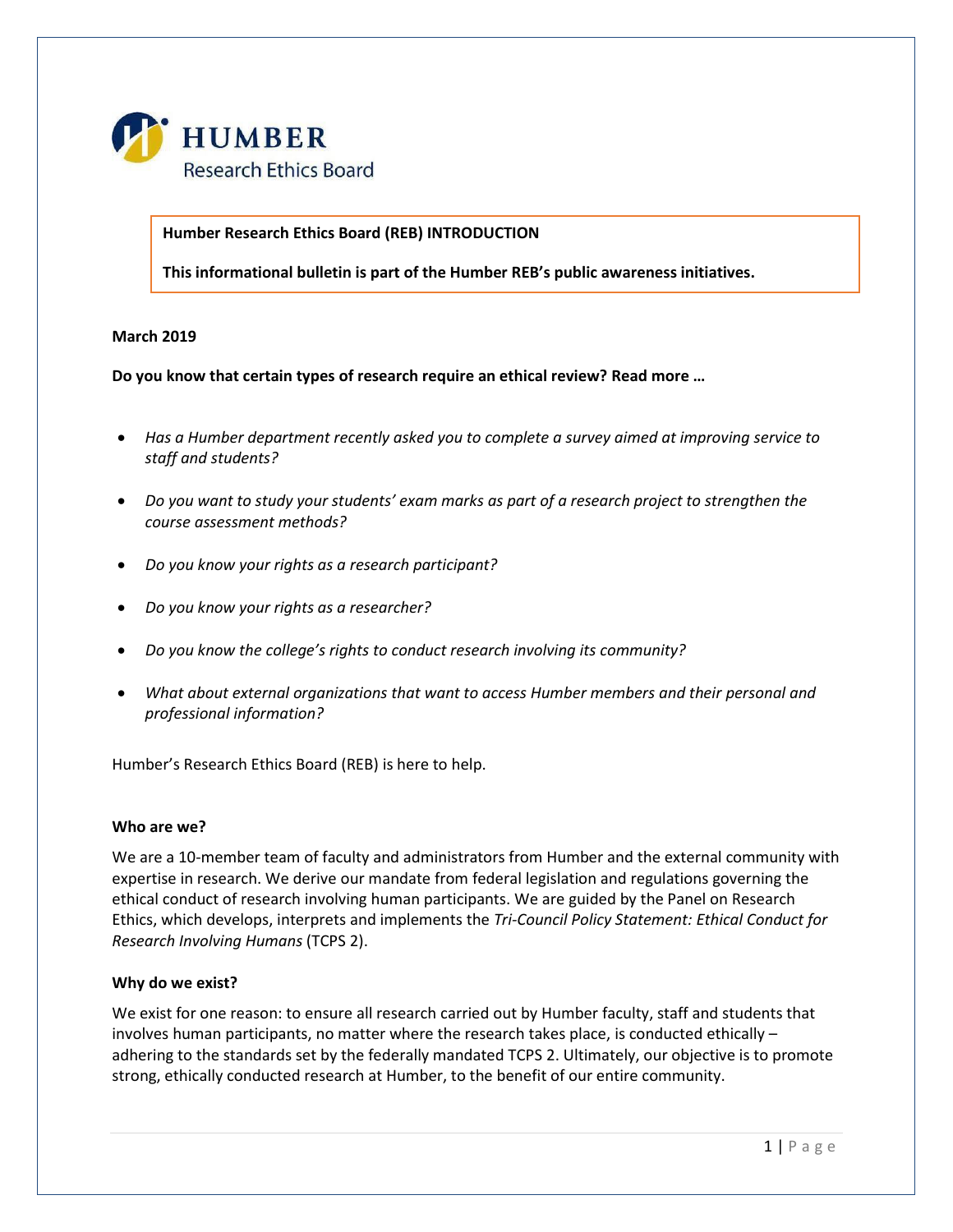### **What do we do?**

We review research projects to protect the welfare of participants and researcher(s), in addition to Humber's reputation. We also consider ethical concerns with research involving animals, plants and the environment.

# **What factors do we consider?**

When assessing applications for ethical considerations, the REB focuses on key factors such as

- benefits of the research relative to risks (do the advantages outweigh the disadvantages)
- types of risks (such as psychological, financial and reputational)
- methodology (are the tools being used appropriate to the research question/hypothesis)
- deception (why is this necessary, are there dangers)
- incentives (are they appropriate, will they influence response)
- the language used to communicate the study purpose and parameters (will potential participants understand what they are being asked to consent to)
- fairness and equity in participant selection and treatment
- privacy and confidentiality
- conflicts of interest between the researcher(s) and study sponsors (or between the researcher[s] and participants)
- power relations between the researcher(s) and participants
- data handling and disposal, and
- dissemination of results.

### **Who is on our team?**

As Humber REB chair, I am honoured to work with a strong team, anchored by dedicated administrative support from **Jaqueline Nicol, Operations and REB Coordinator,** in cooperation with **Gina Antonacci, Associate Vice-President, Academic**, and **Darren Lawless, Dean, Applied Research and Innovation**.

Our REB members represent a wide range of disciplines and experience:

- **Jennifer Bazar**, PhD (Curator, Lakeshore Grounds Interpretive Centre)
- **Nancy Birch**, BEd, OCT, MISt (on leave) (Associate Librarian; Manager, Library Services, University of Guelph-Humber)
- **Dana Costin**, PhD, CPsych (Professor, Child and Youth Care; registered Clinical and Forensic Psychologist)
- **Audel Cunningham**, LLB, LLM (Essex), LLM (Pallas) (Professor, The Business School)
- **Rita Kohli**, MA, MEd, Registered Psychotherapist (CRPO) (Tools-4-Change, Principal Consultant; external community member)
- **Jaime Lapeyre**, RN, PhD (Registered Nurse; Professor, Bachelor of Nursing, School of Health Sciences)
- **Mojgan Rezvani**, PhD, MSc, MSc (Edu), BSc (Spec. Hon.), OCT (Program Coordinator, Professor, Principal Investigator, Biotechnology, Clinical Research, Regulatory Affairs Programs, School of Health Sciences)
- **Jeffrey Semple**, PhD (Bioscience Professor, School of Health Sciences)
- **Ann Wainwright**, PhD **(**Psychology Professor, School of Liberal Arts and Sciences)